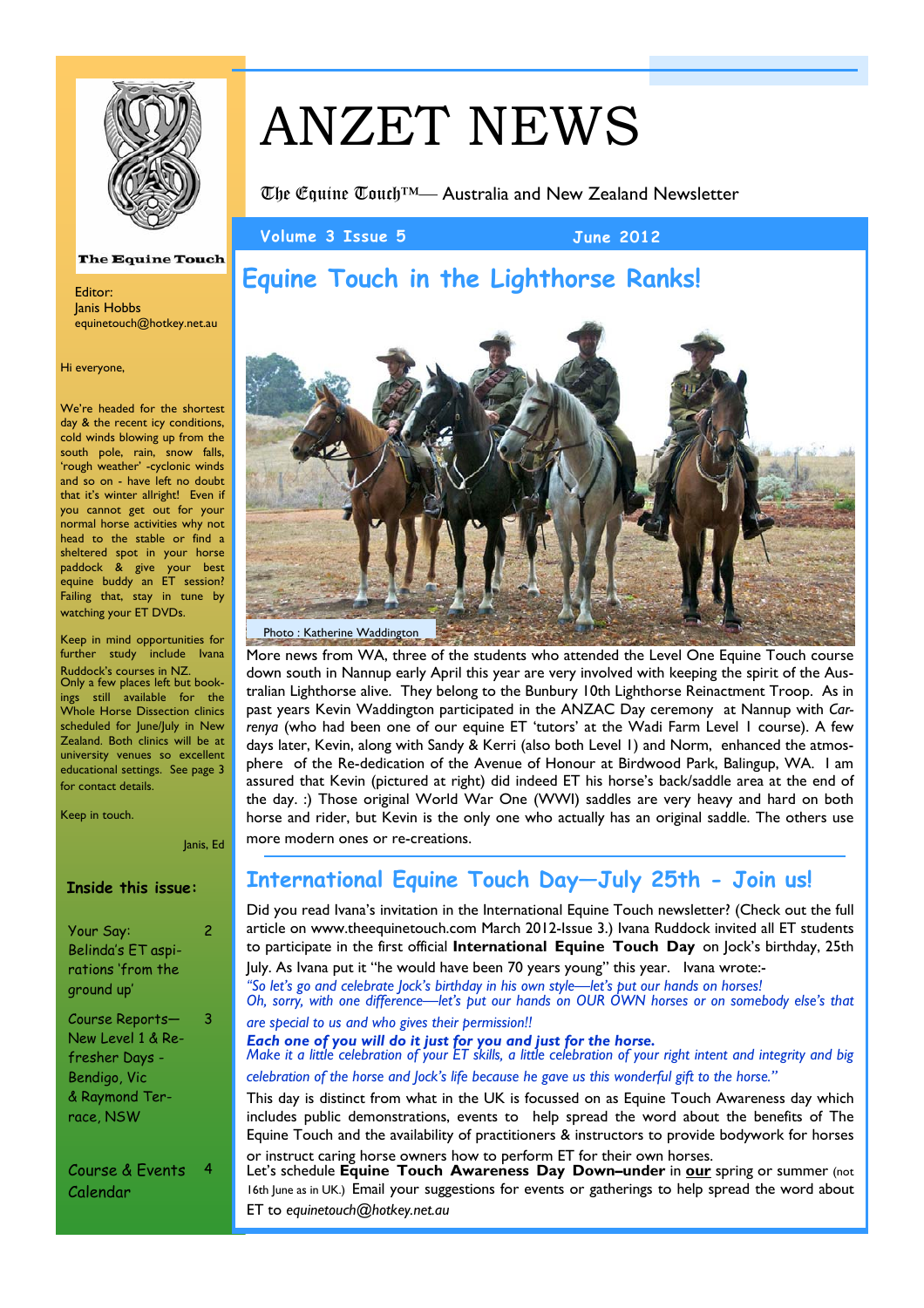### **Page 2 The Equine Touch™— Australia and New Zealand Newsletter**

#### **Your Say:**  From the ground up.

By Belinda Taylor, ET Level 1

My first experience with ET was at a hoof trimming clinic that I had taken my horses to. My youngster *Marni* had managed to get her head jammed between a gate and the strainer post, and promptly tried to pull her head off. She spent the next few hours constantly shaking her head with a very worried expression on her face. Fortunately for me and *Marni*, Deb Ryan was also attending the clinic and agreed to have a look at her before I floated her home. After a quick, targeted session, *Marni's* expression relaxed and her head shaking stopped. I was pretty impressed.

About 6 months later *Marni* threw up a massive splint on her near fore. At the time I was using her as a case study for my bare foot trimming qualification. Her feet were being regularly trimmed and were balanced, so I ruled that out as a cause. There was no injury to the site, so I figured a kick or knock hadn't been the cause either. That really just left muscle soreness affecting her biomechanics. I called out Deb to address both *Marni* and my purebred clydesdale *Diesel*. In addressing *Marni*, Deb hit a sore spot on her neck, near her with-

ers on her near side. Whilst ET practitioners are not there to diagnose, I am pretty confident that this soreness was responsible for *Marni*'s compromised movement and uneven loading causing the splint. After 2 sessions with Deb, *Marni*'s splint slowly resolved and is barely noticeable today.

When Deb addressed *Diesel*, she found he was really sore in his shoulders. I had struggled to trim *Diesel* for years as he was very difficult with his front feet. He couldn't hold them up for very long and would often drop his shoulder and put all his weight on you. I had always put this down to poor training and a lack of handling when he was younger. After a few sessions with Deb, *Diesel* was able to stand for longer and wouldn't suddenly dump his weight on you during trimming. It was a really uncomfortable learning experience for me to realise that *Diesel's* behaviour was his way of telling me he was in pain! But it was an experience that stayed with me and has helped me since in my profession, to recognise when a horse is saying "he can't" rather than just assuming that "he won't". As my trimming business has grown, I have encountered many horses that are in pain when they are trimmed. Sometimes this pain is evident in the wear patterns in their feet or it can show in their posture. Quite often there is no obvious lameness. I am constantly recommending Deb to my clients. Where my clients have got Deb out to address their horses, I can see positive changes in their feet and in their attitude and behaviour when trimmed. It's a win:win situation for both me and the horse!

So after seeing so many success stories and knowing how invaluable Equine Touch is to my work, I have embarked on the journey to ET



Practitioner. A healthy horse needs a holistic approach. Body work, trimming, diet and environment on their own are limited, but when all areas of the horse are addressed you get the best results. My goal is to be able to offer my clients a complete equine service from the ground up and Equine Touch is the body work modality I have chosen. So bring on Level 2!

On a side note – ET or the human equivalent is what keeps my body healthy and able to trim every day. If it's good for my horse, then it is good for me, and both my horses and I just hang out for our sessions with Deb. My husband too, has been converted. He was quite sceptical at first and was wondering of the benefits of sending me off to do the Level One course. Now that he has a Basic Body Balance on tap, he is completely convinced. In his stressful job, sleeplessness was always a problem. A quick BBB before lights out, has him sleeping like a baby!

### *News just to hand (Sunday 10th June):-*

With the icy temperatures of the wintry weather that has descended upon us I was thinking of the intrepid endurance riders participating in this year's Tom Quilty Gold Cup Challenge down south in Tasmania, Friday through Saturday. Couldn't be there myself this year but Equine Touch practitioner, Belinda Atkinson from Lebrina today commented on Facebook, on the newly created group for Equine Touch enthusiasts,

"Equine Touch Australia". Check out Belinda's post here or go to Facebook & join the group! *Janis, Ed* 

*"Congratulations to Jill Lowth & Sophie for successfully completing 160km Tom Quilty at St Helens. Was a pleasure working on Sophie during the ride with the Equine Touch. So amazing to see her heart rates drop by applying a few moves before vet in! Last leg heart rate went from 64 to 48 bpm- in a couple of minutes! She was so supple during & after the ride! I love seeing amazing results with this gentle bodywork (ET)."*